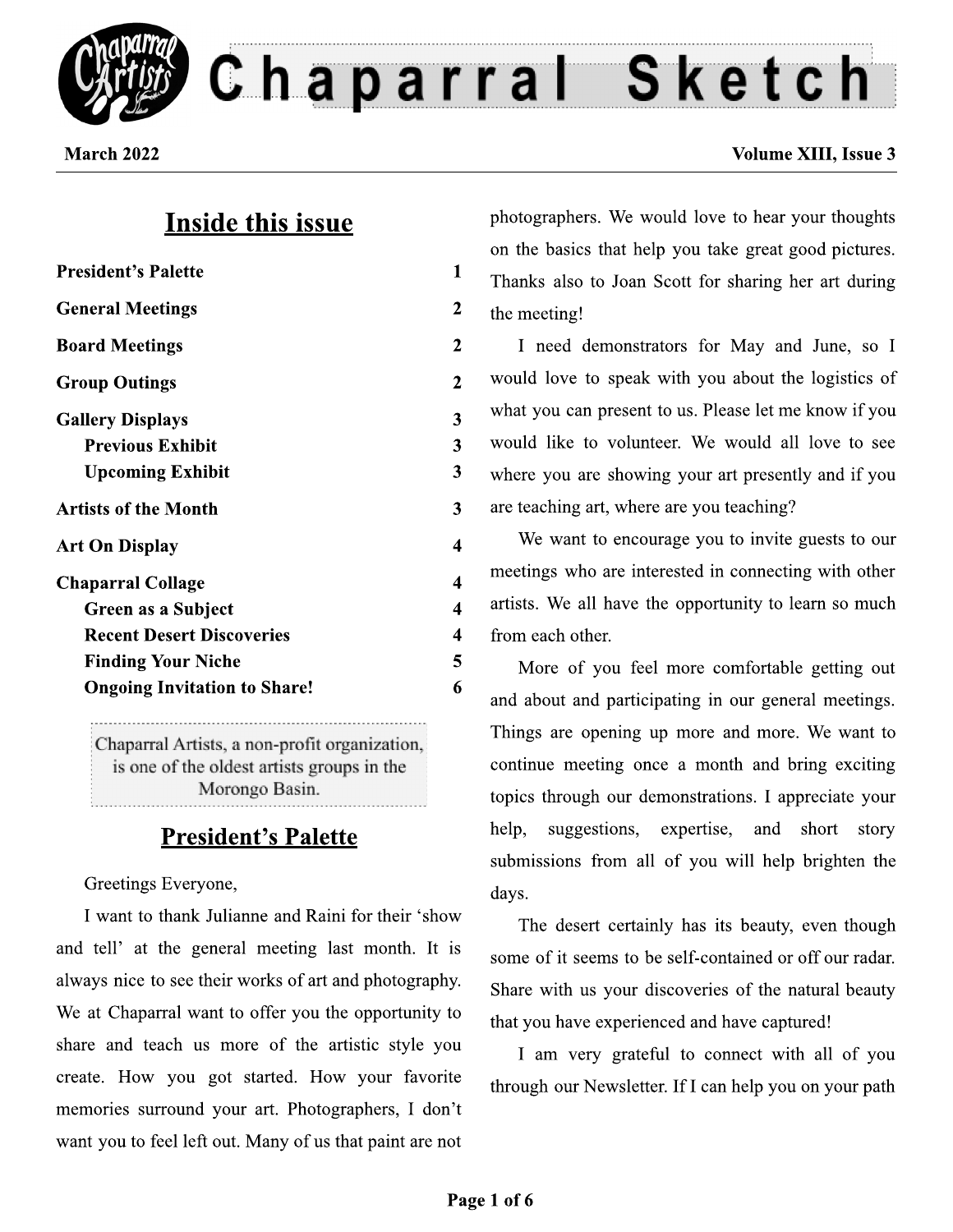of discovery or if you want to share something directly, please feel free to contact me.

Fond Regards, Nancy Kimes

## **General Meetings**

We had a great time during our last general meeting held on February 14. Lots of conversations were had with many opting to stay well past the administrative and demonstration portion of the afternoon. We welcomed a new member to the group - Eddie Tucker! He works in acrylics and watercolor, drawn to vivid color and abstract presentation. He used to own Ground Control Hobbies, a venue that Chaparral Artists had a great relationship with.

Eighteen (18) members attended the meeting with Joan Scott getting the door prize of a Chaparral Artists tote bag. Our guest demonstrator, Nancy McHenry was unable to attend the meeting, and in her stead Julianne Koza and Raini Armstrong provided brief show-n-tell presentations. Julianne Koza has been a photographer since holding her first camera as a child, but her photographic focus blossomed in 2008 with digital photography. Her latest love is to capture the night sky. Raini Armstrong considers herself a hobbyist photographer and a watercolorist. Often her photography directly supports and influences her watercolor endeavors. Since 2017 she has divided her time between creation and teaching - volunteer teaching watercolor at the Center for Healthy Generations on Fridays. Joan Scott introduced herself to the room sharing her abstract art focus and that she especially enjoys what others see in her work.

Our NEXT general meeting will be on March 14 at 1:00 PM. We will NOT be sharing food, so please bring only your own snacks and drinks.

#### **Board Meetings**

Members of Chaparral Artists are invited to attend board meetings. Previous board meeting *minutes* can be requested for viewing by contacting us through email and requesting specific months. Our next Board meeting will be on March 14 from 11:30 AM to 12:30 PM at the Center for Healthy Generations, right before the General Meeting!

### **Group Outings**

Our March trip is coming up! We are venturing out to the Indian Canyons in Palm Springs on Wednesday, March 23. Those leaving from the Hi Desert can meet at Jack in the Box in Yucca Valley at 7:00 am in order to carpool, but officially we will meet at the Indian Canyons Visitor's Center at 8am. Admission is \$12/Adult or \$7/Senior. Bring water and snacks and comfortable shoes. Plan on a short hike/walk for photography opportunities or bring art supplies for plein air art.

In April we will visit the Calico Ghost town in Yermo. More information to come in next month's newsletter.

Please remember to share your suggestions for fun outings by contacting an Officer or by emailing us at ChaparralArtists@gmail.com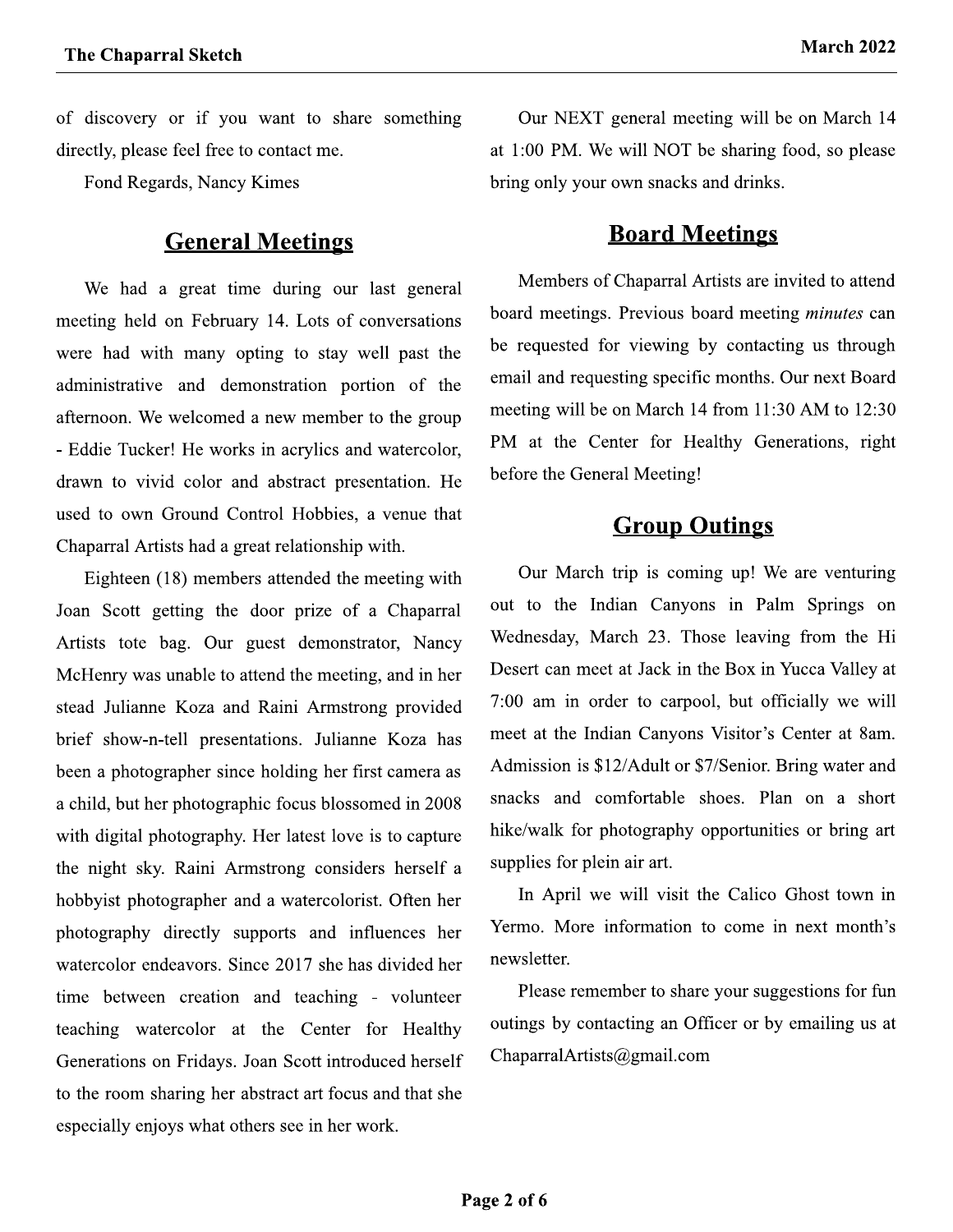## **Gallery Displays**

#### **Previous Exhibit**

February 2022 featured the theme of "Love" at Rainbow Stew, in Yucca Valley. As always, the showing came together in a better way than I could hope. Gorgeous reds and pinks were on display and of course we had flowers and creatures and kindness being represented. We received a total of thirty (30) entries from thirteen (13) artists. The show will be on display until March 16.

If you are interested in an article with greater detail for any shows mentioned in the newsletters, please visit our website to locate the article of interest. These articles have photos of the art that was on display during the show, they mention the titles of the pieces on display along with the creator, and often a general summary of the mood that the show created is provided.

#### **Upcoming Exhibit**

Our upcoming March show will feature the theme of "An Abundance of Green", certainly inspired by Saint Patrick's Day, but of course spring time as well. Already we are feeling that inkling of warmth now and again and we have been reminded of the upcoming season by all of the budding joshua trees at lower elevations and the beautiful thick blooms of Yuccas in climbing up the hill from Morongo Valley.

This green themed show coming up will be a fine opportunity to share abstract as well as realism and everything in between. All you need to ask yourself is, what does an abundance of green mean to you? We invite you to bring in your 2-dimensional works that



present the many hues of greens. This could easily be flora with smaller pops of other colors, fauna in greens, and manmade scenes, but abstracts in greens would fit perfectly as well. Intake will be at Rainbow Stew on Thursday or Friday, March 17 or March 18. This is a members only show. There is NO entry fee. The show will be up for a month.

Information about upcoming shows can always be found on the Chaparral Artists website by navigating to Publications, then Exhibits, and locating the show paperwork that you are interested in. Be sure to check in regularly for updates.

#### **Artists of the Month**

We are happy to feature Chaparral members at both the Desert Hills Presbyterian Church in Yucca Valley AND the Center for Healthy Generations in Yucca Valley. We do not control when these venues open, so calling in advance to a visit is recommended.

Kim and David Clements are sharing their photography at the Desert Hills Presbyterian Church in Yucca Valley during the month of March. Their photos are often desert themed, beautiful and will spark your imagination.

Robert Rufer is sharing his photography at the Center for Healthy Generations in Yucca Valley during the month of March. His work is bold and crisp, a variety spanning from nature to man made hummers to grills... come on by and enjoy.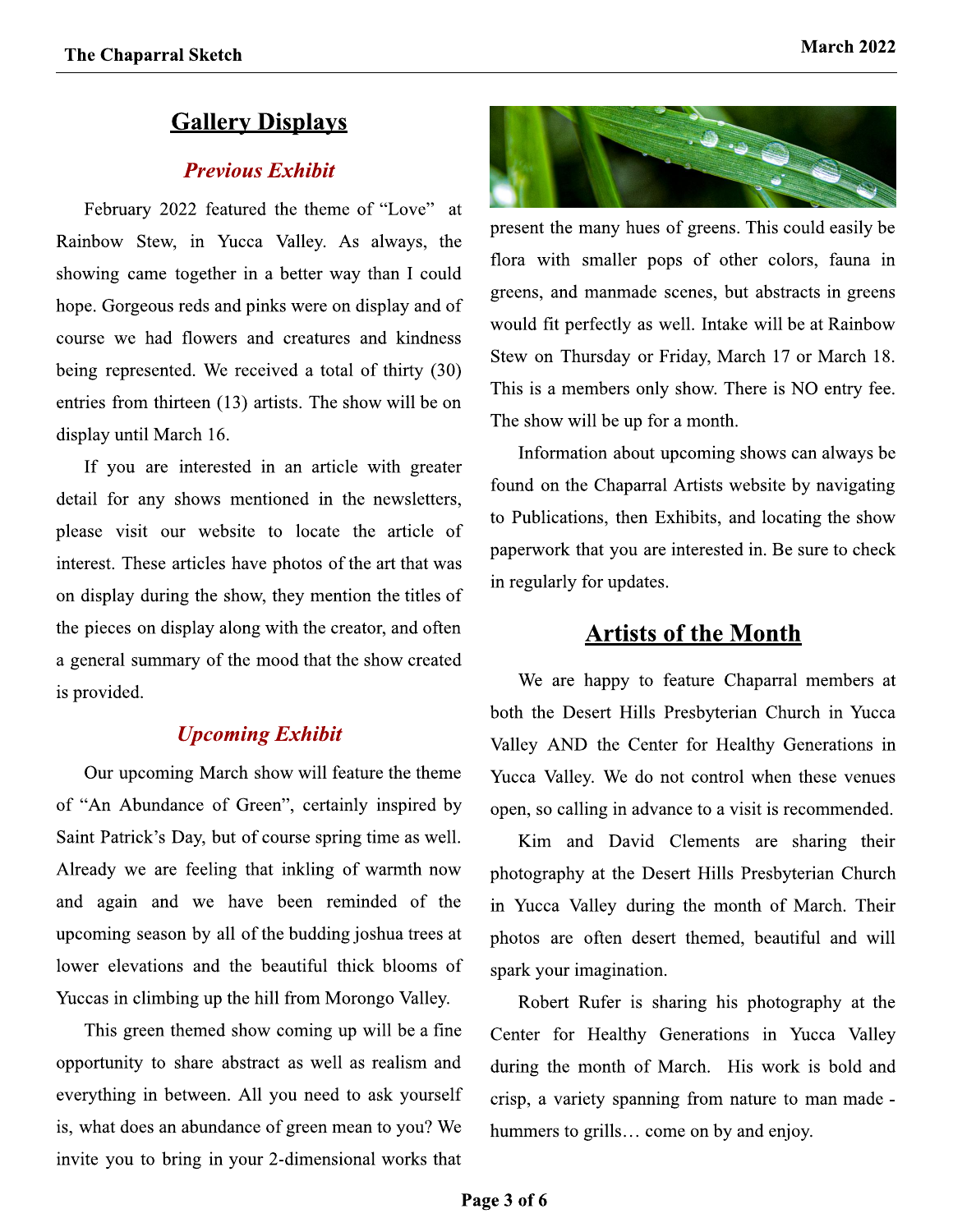## **Art On Display**

Julianne Koza is the featured artist at the California Welcome Center in Yucca Valley, a display opportunity managed by the Morongo Basin Cultural Arts Council (MBCAC) through their Art in Public Places program. She is sharing her gorgeous photography through April. Be sure to visit and enjoy - so many amazing gifts can be found at this venue from local and invited artists alike.

Nancy Kimes will have her art on display at Rainbow Stew as a featured artist starting June 1, 2022 with more information to come when her art has been hung!

We invite you to share an announcement about YOUR current or upcoming show. We want to celebrate one another's accomplishments so please reach out to one of our officers directly or email us at ChaparralArtists@gmail.com.

## **Chaparral Collage**

#### **Green as a Subject**

Author: Raini Armstrong The color green has a variety of symbolic attachments, some that merge exceptionally well with art and artistic ventures. What version of green speaks to you?

To no one's surprise, green often reflects nature, springtime, and growth. Freshly sprung buds, healthy foliage, and even our desert greens in olive and dusty blue hues spark the concept of nature.

Green also has a psychological aspect attached to it, often reflecting either a calm state or a motivating state - what a contrast! I would suppose it depends upon whether you feel like the idea of renewed growth in the natural world sparks invigorating and exciting concepts or comforting reliance.

As we move away from the natural world into societal concepts, green can symbolize money, luck, health, environmental awareness, and even envy. Wow!

In one particular societal use of green during March, we enjoy Saint Patrick's day, where green has been used partly because of Ireland's nickname of "The Emerald Isle." So, we invite members to celebrate the color green during our next show, "An Abundance of Green." **Share** your favorite embodiment of green with us, whether natural or societal. We hope to see the color green represented in vigor at Rainbow Stew this month!

#### **Recent Desert Discoveries**

Author: Raini Armstrong

Travel can be a rare opportunity nowadays, and it has always come with risk, so I take the responsibility seriously when venturing outside of my bubble. I am happy I got away recently because this latest neighboring desert adventure allowed more beauty and color into my life.

Friends and I ventured out on a road trip to the borderlands of Utah and Arizona. We enjoyed quick visits to the Valley of Fire State Park, the Antelope Canyons, and Monument Valley. It was a whirlwind of lovely sites and relaxing moments.

With photographers, often the focus is on beautiful, noteworthy sites, and we saw plenty of those! However, we made time to breathe in the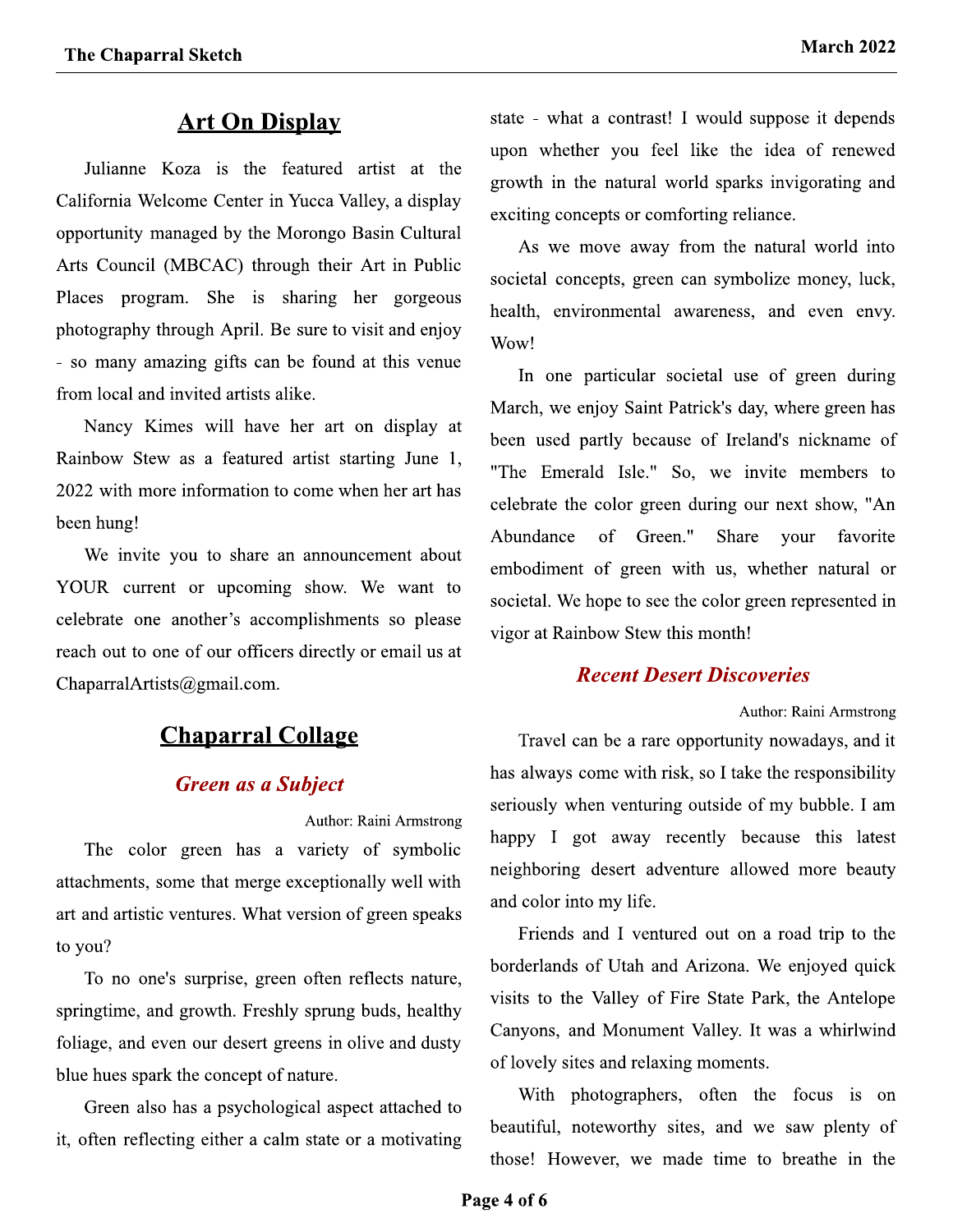

Lower Antelope Canyon

desert air, spend quiet moments listening to the stillness, and enjoy a couple of sunrises and sunsets.

If you have not been to the Valley of Fire, I urge you to take the drive! The State Park offers such vivid reds and oranges. There are hikes aplenty, but much beauty can be taken in from the windows of your vehicle as well.

Antelope Canyons, however, are a tricky experience to enjoy within the confines of a vehicle. The canyons must be walked, climbed, and monitored. We took a tour with three other visitors; masks worn the entire time. I understand that these tours can get big, pre-pandemic numbers up to twenty, so the concept of such close-confines with people might turn you off. But the adventure, the colors, the shapes, and the stories told are lovely. This particular location has been on my bucket list for a while, so I was pleased. However, the biggest drawback I felt was the innate struggle between the shutterbug and the relaxer in me. To capture every woven color scape above me or to enjoy the warm ribbons of sandstone beauty all around me?!

There is history engrained in every square mile of this country, and spending two days in Monument

Valley can only scratch the surface of that story, the lives that smashed together over hundreds of years. It is a location known more recently for cinematic buffs, setting the backdrop for many Western movies; over fifty films sport at least a few iconic locations within Monument Valley. Before and after the dawn of this country, people, families, and travelers alike have struggled, thrived, and survived the countryside, and it was terrific hearing tales of some of that piece of history from locals.

This brief visit to a neighboring desert landscape the Great Basin desert - was well worth the stress surrounding responsible travel. I hope to embark on more journeys, but for now, I am happy to be back in **OUR** lovely Mojave desert.

#### **Finding Your Niche**

#### **By Nancy Kimes**

Have you recently hit a dry spell? Are you lacking motivation or feeling uninspired because you believe creativity no longer runs through your veins? One possibility could be that you aren't getting together with others or getting out in the fresh air to rejuvenate or spark your curiosity, to recharge, or reinvent that creative flow. Believe it or not, creativity is still there, waiting for you to tap into its consciousness! I want to share some bullet points that I believe will regenerate that flame of passion within you and your art.

Here are some key points going solo:

- Review your favorite memories when you first discovered art
- Bring those imprints of mind into your present surroundings